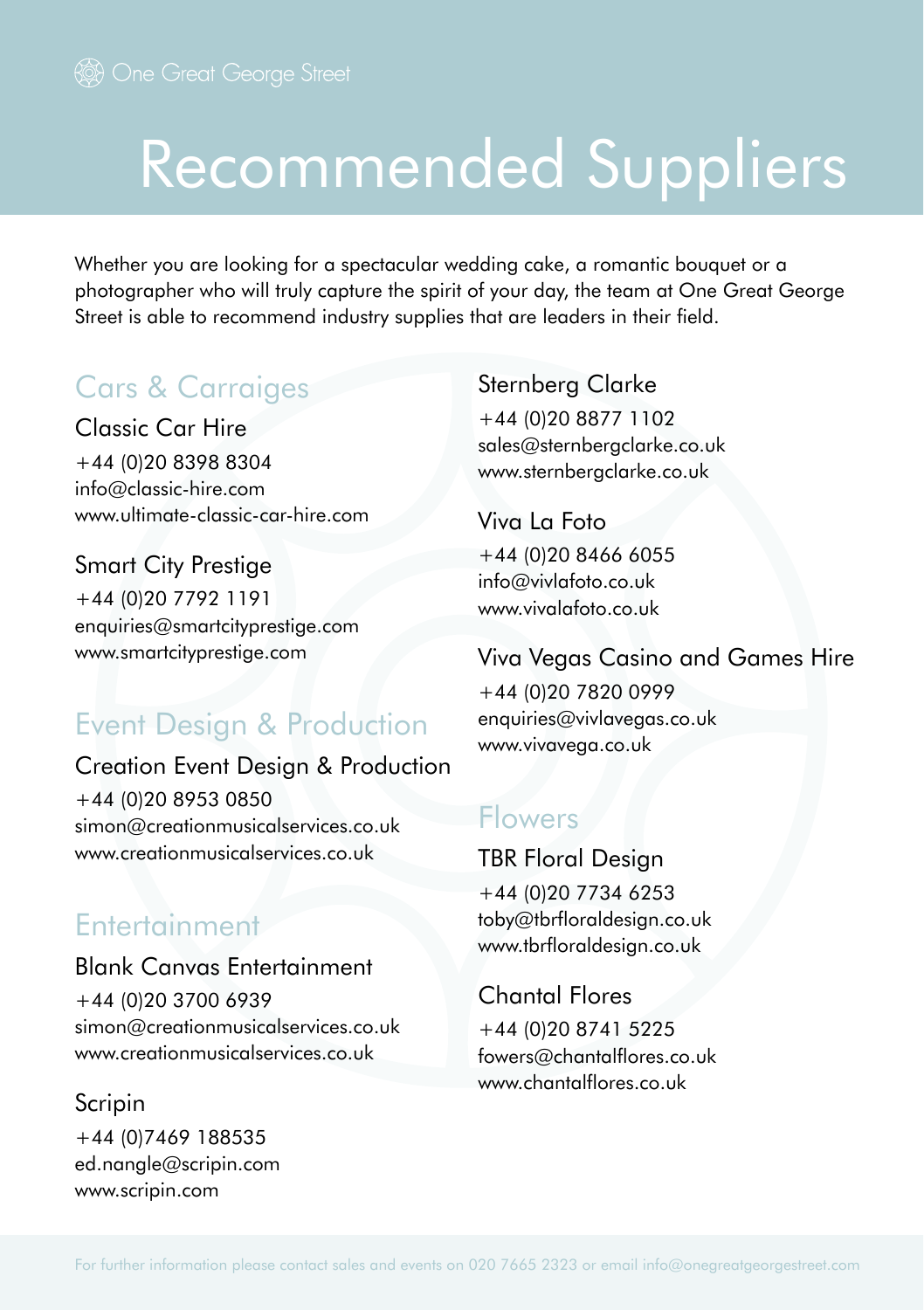# Recommended Suppliers

## Furniture

Velvet Living +44 (0)20 8947 8245 toby@tbrfloraldesign.co.uk www.tbrfloraldesign.co.uk

# Health, Beauty & Hair

Elle Au Naturel +44 (0)1344 308493 info@elleaunaturel.com www.elleaunaturel.com

# **Hotels**

Conrad London St James +44 (0)20 3301 8080 events@conradstjames.com www.conradstjames.com

#### St. Ermin's Hotel

+44 (0)20 7227 4816 twalsh@sterminshotel.co.uk www.sterminshotel.co.uk

The Corporate Team +44 (0)20 7592 3059

Quote 0198 for all enquiries hotels@corporateteam.com www.corporateteam.com

#### Insurance

Event Insurance Services +44 (0)1425 470 360 info@event-insurance.co.uk www.event-insurance.co.uk

### Music

Blue Topaz Strings +44 (0)7970 837338 info@bluetopazmusic.com www.bluetopazmusic.com

#### Creation Musical Services

+44 (0)20 8953 0850 simon@creationmusicalservices.co.uk www.creationmusicalservices.co.uk

#### Diamond Skyline Orchestra

+44 (0)7849 120104 info@diamondskylineorchestra.co.uk www.diamondskylineorchestra.co.uk

#### DJ's & Discotheques Ltd

+44 (0)1322 412494 jason@platinum-djs.com www.platinum-djs.com

#### Earcandy

+44 (0)330 100 2820 enquiries@earcandylive.co.uk www.earcandylive.co.uk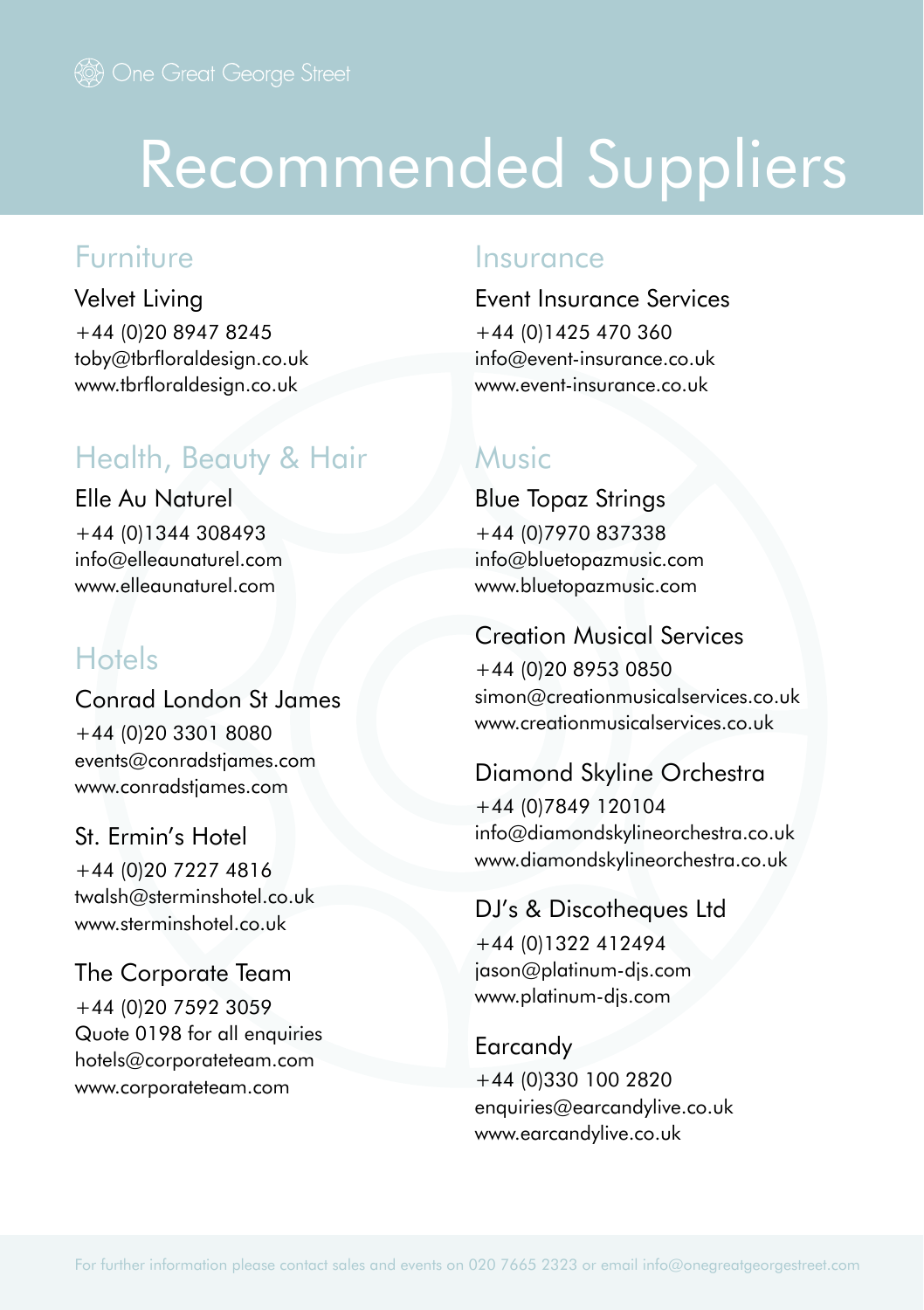# Recommended Suppliers

Martin's Music (DJ) +44 (0)7802 719017 info@martins-music.co.uk www.martins-music.co.uk

Nathan Hassall Music +44 (0)800 240 4737 nathan@nhmusic.co.uk

www.nhmusic.co.uk

Viva Live Music +44 (0)800 0938 464 vivalivemusic.co.uk www.vivalivemusic.co.uk

# **Photography**

Keith Appleby Photography +44 (0)20 7435 6882 keith@applbyphotography.com www.applbyphotography.com

Nick Ray Photography +44 (0)7775 947241 nick@nickray.co.uk www.nickrayphotography.com

RawSilk Photography +44 (0)7949 757457 stefanlacandler@mac.com www.rawsilkphotography.com

### **Stationers**

Amoretti Weddings +44 (0)20 7998 8705 emiliana@amoretti.co.uk www.amoretti.co.uk

#### Michael Adele Stationery

info@royaltiesevents.com www.royaltiesevents.com

# Wedding cakes

Paxton & Whitfield (Cakes made from cheese)

+44 (0)20 7930 0259 jermynstreet@paxtonandwhitfield.co.uk www.paxtonandwhitfield.co.uk

#### Petit Gateau Cakes

+44 (0)7850 484656 Jordana@petitgateau.net www.weddingcakesberkshire.com

#### Tuck Box +44 (0)7810 082258 enquiries@tuck-box.com

www.tuck-box.com

## Rosalind Miller Cakes

+44 (0)20 7635 5447 info@rosalindmillercakes.com www.rosalindmillercakes.com